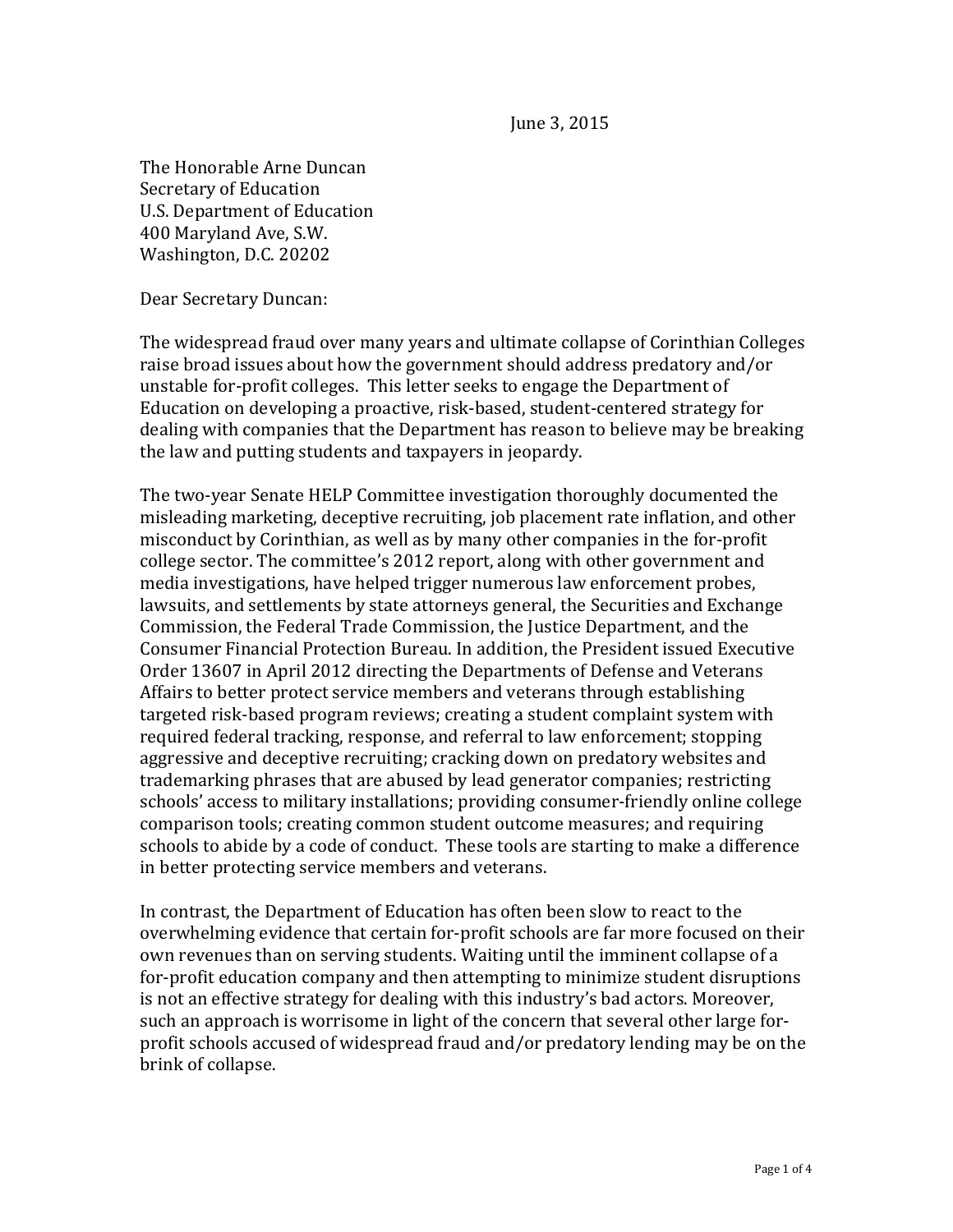It is imperative for the Department to take a more proactive approach to enforcing the law and preventing waste, fraud, and abuse by for-profit education companies. In practical terms, what does such a strategy look like?

*Take Prompt and Public Actions Earlier*. The Department should begin to use its consumer protection tools as soon as signs of trouble emerge, and take increasing actions if they persist. For example, the Department should act as soon as a school: has a failing financial responsibility score; appears to be making misleading claims; is the subject of a program review that finds serious problems; is the subject of a large number of complaints alleging illegal, misleading or deceptive acts; or is the subject of federal, state and/or local investigations, lawsuits or settlements involving systemic illegal or deceptive practices. The Department's tools include: publicly asking a school to respond to the Department's concerns within a specified timeframe; initiating investigations; requiring institutions to post letters of credit; placing restrictions and conditions on the receipt of Title IV funds and making those restrictions public; and limiting Title IV aid. If a school's Title IV eligibility could be jeopardized, the Department should take steps to ensure that current and prospective students are informed and that high-quality education alternatives are identified should the school have to close. By acting earlier and publicly, the Department gives schools a reason to quickly improve. Moreover, if schools fail to address the concerns, it limits student and taxpayer exposure to bad actors. By making sure quality education alternatives are identified before they are needed, it ensures students will be able to continue their education at a high-quality school, and in cases where the Department determines that a school engaged in illegal practices that harmed students, it ensures that students will have choice between continuing their education or receiving a loan discharge.

*Stop Federal Aid to Bad Actors.* President Obama warned the nation about the "bad actors" in higher education when he signed his Executive Order 13607. Rather than funding the continued operation of a poor quality school that has engaged in fraud, the Department should stop sending student aid and facilitate opportunities for students to enroll in other, better quality schools—schools that place a priority on instruction rather than exorbitant CEO salaries and deceptive recruiting call centers. Community colleges, strongly championed by President Obama, may provide a much better alternative at a far lower cost.

If a predatory school closes and its students receive federal loan discharges, that is a better outcome than continued taxpayer support for an institution that is ruining students' lives. Where loan discharges are not automatic, students must be given accurate and accessible information about their right to have their loans discharged—preferably by an experienced and unbiased third party focused on what is best for the student.

*Approve sales of schools only to institutions of higher education with a proven record.* The Department should support the sale of schools only to entities that have a proven track record of providing a quality, affordable education to students, as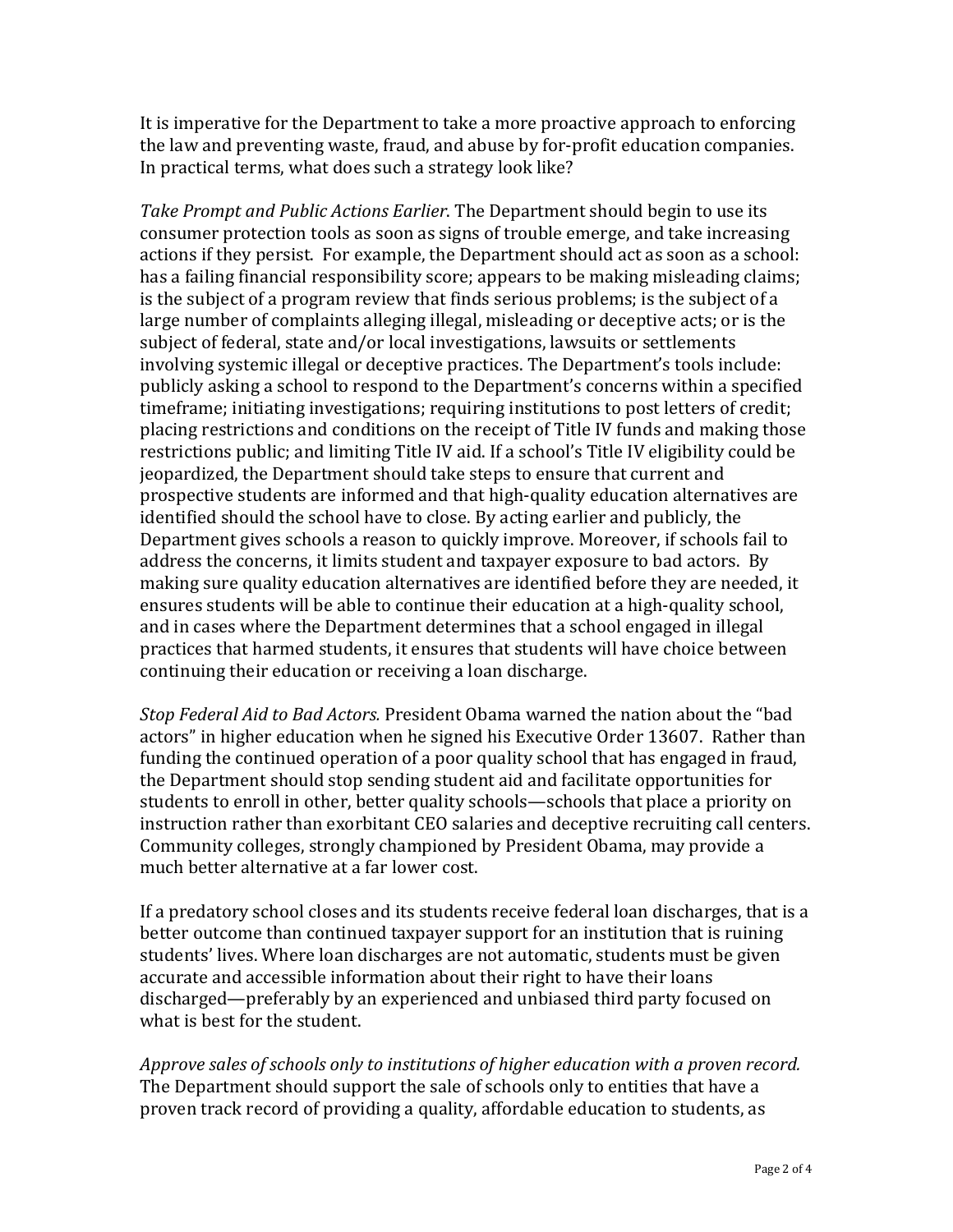demonstrated by such data as graduation, transfer, and default rates and debt levels, and that are not under investigation or being sued for fraud or misrepresentation by a federal or state agency. In August 2014, with respect to the sale of Corinthian campuses, the Department [publicly committed](http://www.huffingtonpost.com/2015/04/28/corinthian-education-department_n_7166562.html) to "not approve a sale to another entity if that entity is currently under State and/or Federal investigation." This should be the Department's policy with regard to the sale of any college.

We congratulate the Department for making public its findings that Heald College had been systematically misrepresenting its job placement rates to both current and prospective students and fining it \$30 million. We urge you to complete your investigation of the Everest and Wyotech schools as quickly as possible and to make the results public. Further, we join Senator Durbin and others in urging you to undertake similar investigations at other schools alleged to be making questionable representations of costs, graduation rates, job placement rates, or other disclosures.

We would appreciate and look forward to the opportunity to meet and continue this discussion.

Sincerely,

Air Force Sergeants Association American Association of State Colleges and Universities (AASCU) American Association of University Professors (AAUP) American Federation of Labor-Congress of Industrial Organizations (AFL-CIO) American Federation of Teachers, AFL-CIO Americans for Financial Reform Blue Star Families Campaign for America's Future Center for Public Interest Law Children's Advocacy Institute Consumer Action Consumers Union Empire Justice Center Generation Progress Higher Ed, Not Debt The Institute for College Access & Success Institute for Higher Education Policy Iraq & Afghanistan Veterans of America (IAVA) The Leadership Conference on Civil and Human Rights League of United Latin American Citizens MALDEF Mississippi Center for Justice National Association of Consumer Advocates National Consumer Law Center (on behalf of its low-income clients) National Consumers League National Education Association (NEA)